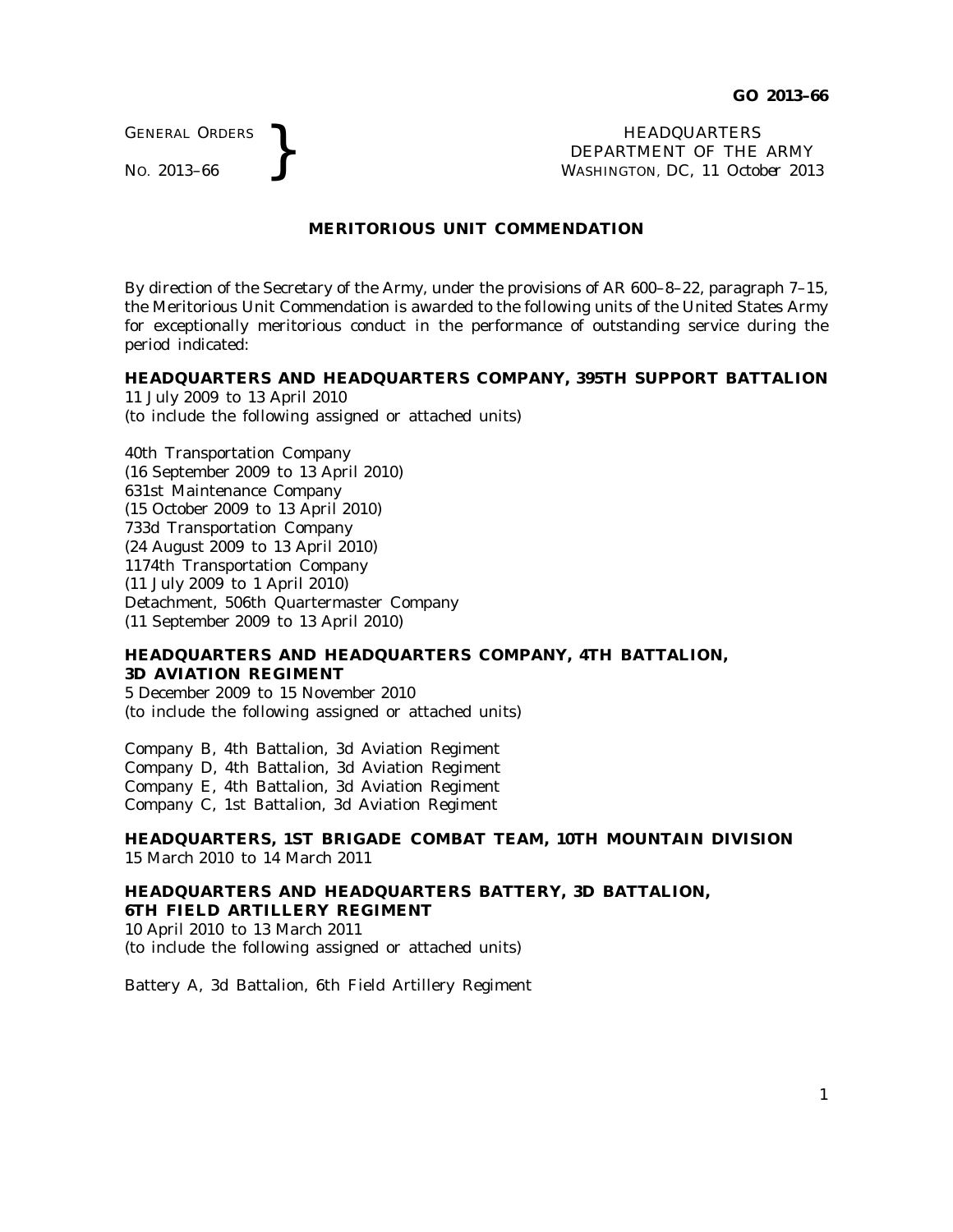Battery B, 3d Battalion, 6th Field Artillery Regiment (6 May 2010 to 13 March 2011) Company G, 10th Support Battalion

#### **HEADQUARTERS AND HEADQUARTERS COMPANY, 10TH SUPPORT BATTALION**

26 March 2010 to 25 March 2011 (to include the following assigned or attached units)

Company A, 10th Support Battalion Company B, 10th Support Battalion Company C, 10th Support Battalion

## **298TH MAINTENANCE COMPANY**

9 March 2010 to 15 February 2011

## **HEADQUARTERS AND HEADQUARTERS DETACHMENT, 95TH MILITARY POLICE BATTALION**

16 February 2010 to 16 February 2011 (to include the following assigned or attached units)

615th Military Police Company (22 May 2010 to 16 February 2011) 330th Military Police Company (17 March 2010 to 16 February 2011)

**HEADQUARTERS, 2D BRIGADE COMBAT TEAM, 3D INFANTRY DIVISION** 1 November 2009 to 1 November 2010

#### **HEADQUARTERS AND HEADQUARTERS COMPANY, SPECIAL TROOPS BATTALION, 34TH INFANTRY DIVISION (PROVISIONAL)**

24 April 2009 to 2 February 2010 (to include the following assigned or attached units)

Company A, Special Troops Battalion, 34th Infantry Division (Provisional) Headquarters, 34th Infantry Division Tactical Command Posts, 34th Infantry Division 3d Battalion, 58th Aviation Regiment (30 April 2009 to 2 February 2010) 34th Military Police Company (26 April 2009 to 2 February 2010) 34th Infantry Division Band (26 April 2009 to 2 February 2010) 305th Psychological Operations Company (24 April 2009 to 22 January 2010) 1903d Support Detachment

#### **HEADQUARTERS AND HEADQUARTERS BATTERY, 17TH FIRES BRIGADE**

26 July 2009 to 5 July 2010 (to include the following assigned or attached units)

1st Battalion, 377th Field Artillery Regiment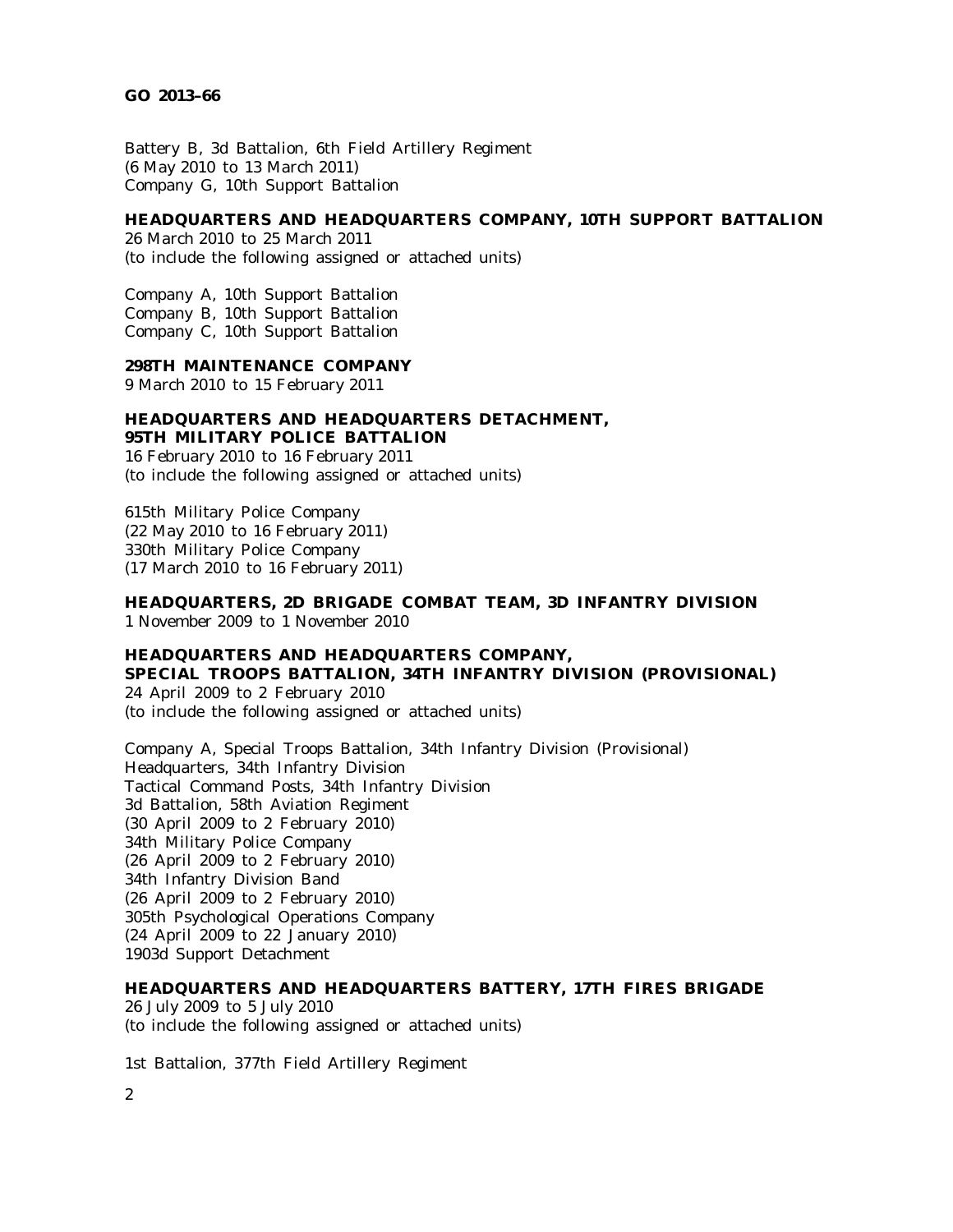308th Support Battalion 256th Signal Company 606th Support Company

# **HEADQUARTERS AND HEADQUARTERS COMPANY, 196TH MANEUVER ENHANCEMENT BRIGADE**

12 June 2010 to 20 April 2011

#### **556TH MILITARY INTELLIGENCE COMPANY**

22 February 2009 to 8 September 2009

## **HEADQUARTERS AND HEADQUARTERS COMPANY, 2D BATTALION, 22D INFANTRY REGIMENT**

1 June 2010 to 15 December 2010 (to include the following assigned or attached units)

Company A, 2d Battalion, 22d Infantry Regiment Company B, 2d Battalion, 22d Infantry Regiment Company C, 2d Battalion, 22d Infantry Regiment Company D, 2d Battalion, 22d Infantry Regiment Company E, 10th Support Battalion

## **HEADQUARTERS AND HEADQUARTERS COMPANY, 2D BATTALION, 27TH INFANTRY REGIMENT**

19 October 2008 to 10 October 2009 (to include the following assigned or attached units)

Company A, 2d Battalion, 27th Infantry Regiment Company B, 2d Battalion, 27th Infantry Regiment Company C, 2d Battalion, 27th Infantry Regiment Company D, 2d Battalion, 27th Infantry Regiment Company F, 325th Support Battalion

## **NAVY EXPEDITIONARY LOGISTICS SUPPORT GROUP FORWARD**

10 July 2009 to 1 March 2010

[AHRC–PDP–A]